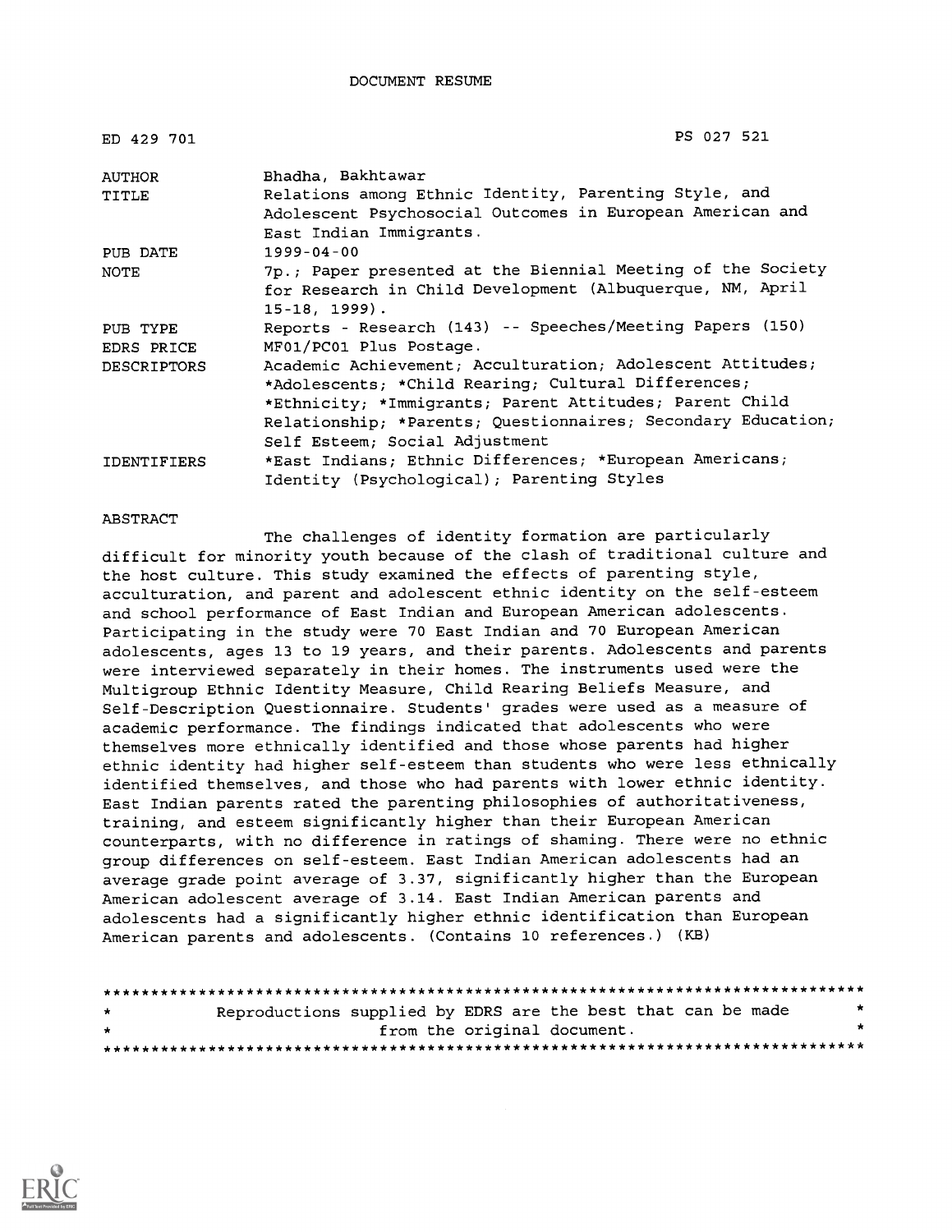

 $\bullet$ 

→ Points of view or opinions stated in this document do not necessarily represent<br>document do not necessarily represent<br>official OERI position cr policy.

Relations among Ethnic Identity, Parenting Style, and Adolescent Psychosocial Outcomes in European American and East Indian Immigrants

> Bakhtawar Bhadha University of Southern California (SRCD 1999)

> > PERMISSION TO REPRODUCE AND DISSEMINATE THIS MATERIAL HAS BEEN GRANTED BY

Bakhtawax Bhadha

TO THE EDUCATIONAL RESOURCES INFORMATION CENTER (ERIC) 1

JACTES

ED 429 701

 $\gamma$ 

Ł



BEST COPY AVAILABLE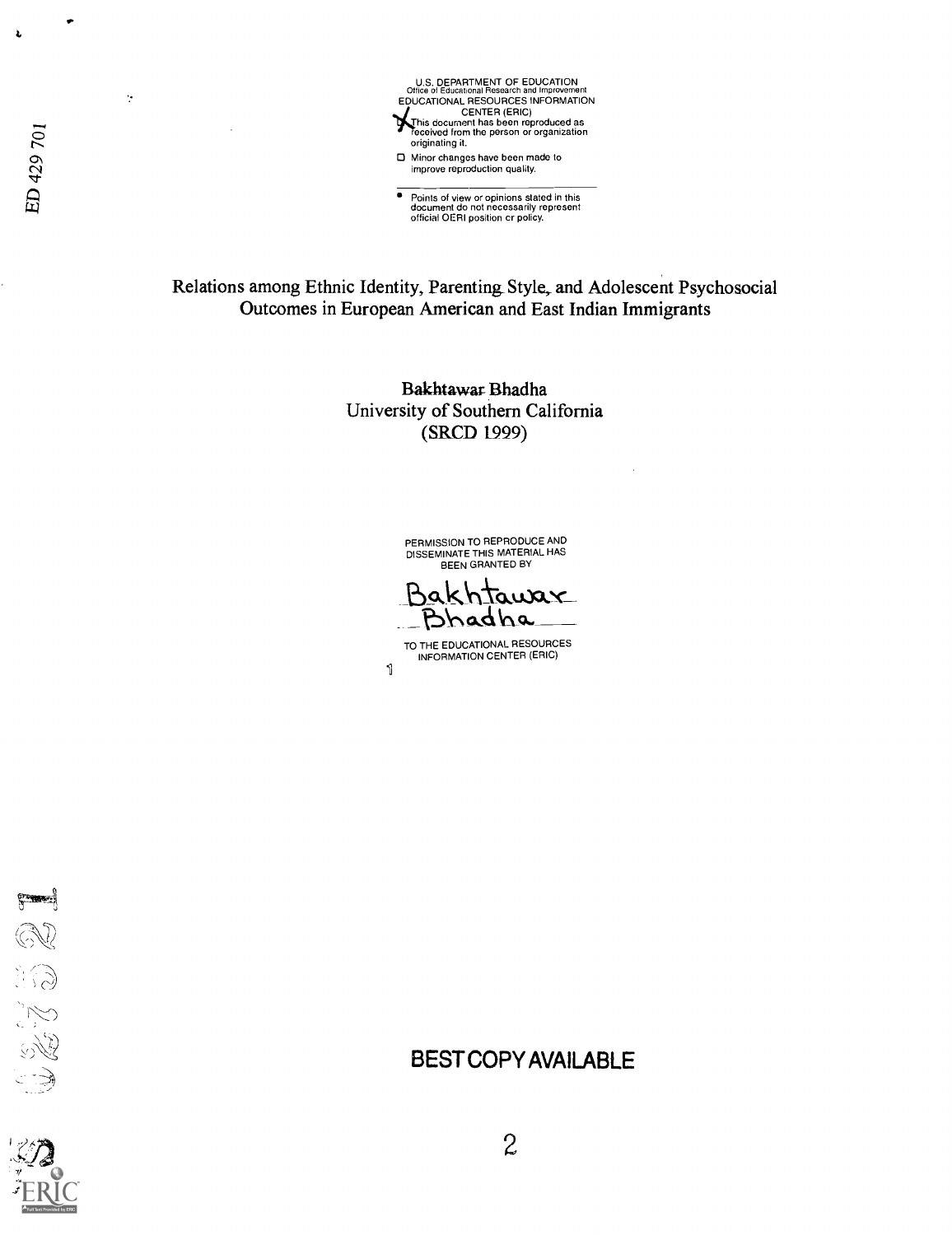#### Introduction

The purpose of this study was to examine the effects of parenting-style, acculturation, and parent and adolescent ethnic identity on the self-esteem and school performance of East-Indian and European American adolescents.

While forming a sense of identity is difficult for many adolescents, it is far more difficult for minority teenagers who live in the U.S. Phinney (1996) found that ethnic identity is an issue of great importance, particularly to minority youth. The challenges of identity formation are particularly difficult for minority youth because of the clash of traditional culture represented by their parents, and the host culture (Ramisetty-Mikler, 1993; Markus & Kitayama, 1991). Though the literature is not conclusive, it reveals that ethnic minorities and immigrants' development of ethnic identity is related to other psychosocial variables.

Several studies have suggested that parenting style may also be related to selfesteem and school performance (Baumrind, 1971; Baumrind & Black, 1979). However the relations among parenting style, self esteem and school performance may be different for different cultural groups (Dornbusch et al., 1987; 1992). While authoritative parenting may lead to better adjustment, parents who might have been traditionally authoritarian, and who enforce cultural practices as part of their discipline do not have children with as much ethnic pride as the families that adopt authoritative practices. Chao (1994) proposed that Baumrind's theory is strongly rooted in the American cultural context and does not account the notion of 'training' which is an important element in the traditional Chinese childrearing paradigm.

#### Specific Hypotheses

- I. Adolescents who have high ethnic identity will have higher self esteemand school performance than adolescents who have low ethnic identity.
- 2. Adolescents with parents who use more training and authoritativeness will have higher self esteem and school performance than those whose parents use less training and authoritativeness and more shame.
- 3. Adolescents with parents who are more ethnically identified will have higher grades and self esteem than adolescents with parents who are less ethnically identified.
- 4. There will be significant group differences in parenting styles: (A) Indian parents will report higher training and shame, (B) European American parents will report higher esteem and authoritativeness discipline.

#### Method

Seventy East-Indian and 70 European-American adolescents (aged 13-19 years) and their parents participated in the present research. Participants were recruited through word of mouth referral. They were first contacted by phone, and a meeting arranged in the participants' home. Adolescents and parents were interviewed separately. Participants were informed about the study and their rights. The interviews with adolescents took an average of 15 minutes, the parents about 30 minutes\_ The participants were not reimbursed for their time.

1. Multigroup Ethnic Identity Measure (Phinney, 1992) was used to measure the ethnic identity levels of the parents and the adolescents. This scale consists of 20 statements where participants rate their agreement or disagreement on a scale from L to 5. The scale yields a total ethnic self identification score as well as subscale scores for belongingness, identity achievement, behaviors, and other group orientation. Scores

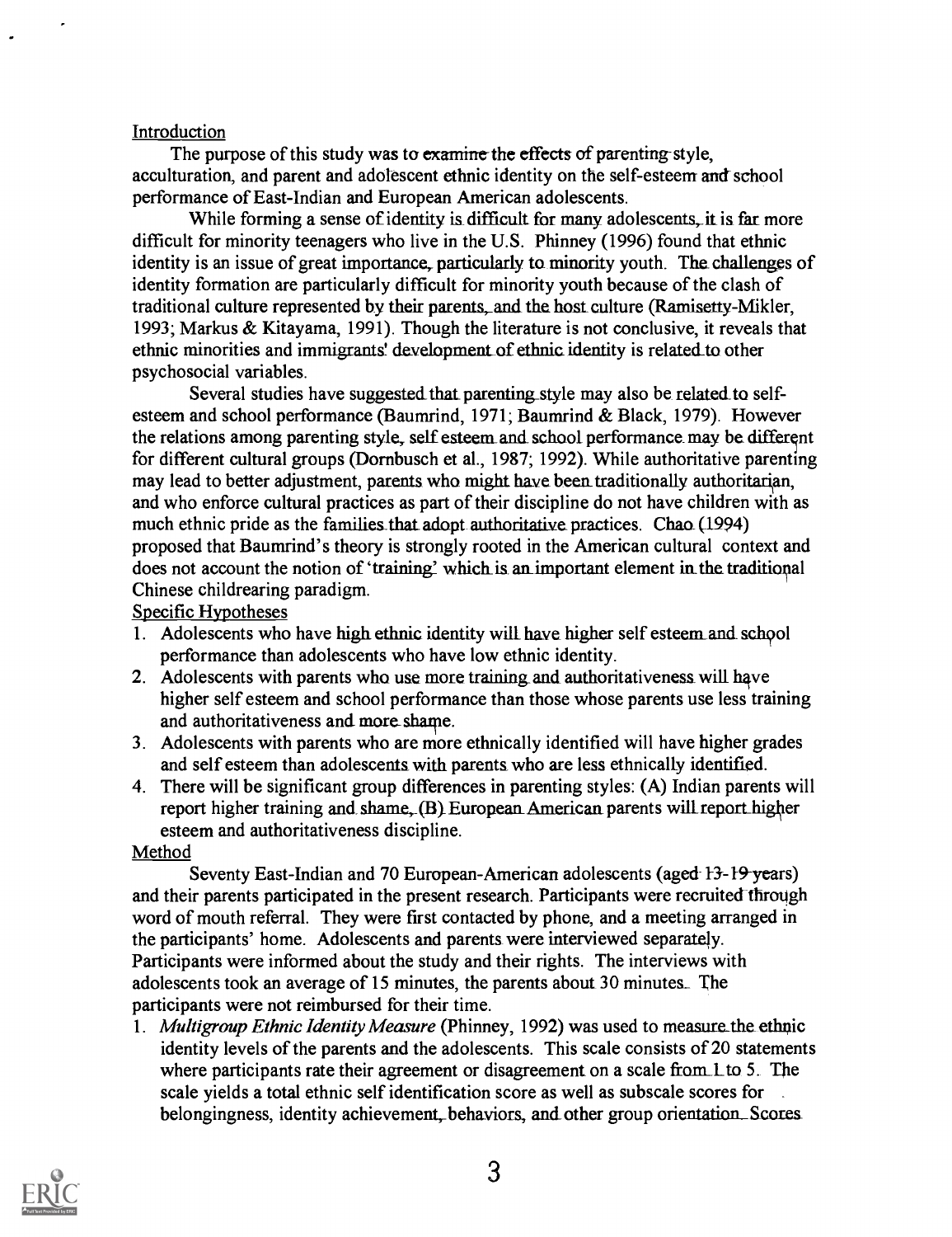on this scale range from 1, low ethnic identification, behaviors, and belongingness, to 5, high ethnic identification.

- 2. Child-rearing Beliefs Measure (Lieber, Fung, Leung, & Leung, 1997) was completed by parents to measure the component of parenting styles. The scale asks participants to rate their agreement or disagreement with each item in a six-point Likert format. Items refer to aspects of parental responsibility, importance of discipline, and obedience. Scores range from 1, strongly disagree to 6, strongly agree, with low scores indicating a lower belief on that factor. The scale yields scores on four factors: Training, Authoritativeness, Shame, and Self-Esteem/Autonomy.
- 3. Self-Description Questionnaire (Marsh, Parker & Smith, 1983) was adapted to measure the self-esteem of adolescents. This scale is specially designed for preadolescents and can be used with adolescents. It provides participants with 20 statements which they are asked to rate on a.5 point Likert scale as to whether the statements are true or false with respect to themselves. Apart from yielding a global self-esteem index, the scale also gives indices in different areas: physical abilities, physical appearance, and relationships with peers. Scores range from 1 to 5 for the different subscales. High scores indicate high levels of self-perceived global or specific competence and vice versa.
- 4. Grades were used as a measure of academic performance.

#### Results

Parents' total ethnic identification and parenting styles: training, shame, authoritativeness and esteem did not account for a significant amount of variance in adolescent self esteem. The R-square was  $.046$  (F=1.39, p=.231).

Parents' total ethnic identification and parenting styles: training, shame, authoritativeness and esteem did not account for a significant amount of variance in adolescent grades. The R-square was .054 ( $F=1.61$ ,  $p=.163$ ).

Basically this shows that while there may be a slight trend towards accounting for the variance in self esteem and grades using parent's ethnic identificatiomand\_parenting style, in this sample, the regression is not significant. Any number of reasons might account for this result. It could be because the sample was not large enough. It could be because the sample was not randomly selected, and therefore there wasn't sufficient variance in the dependent variables to begin with.

When adolescent grades were regressed on training, shame and parent's total ethnic identification, it was found that R-squared=.04 ( $F=2.21$ ,  $p=.089$ ). In this analysis, the beta weight for parents' total ethnic identification (.203) was significant at .021. The other beta weights were not significant, though. The results indicate that children's self esteem is higher when parents feel more ethnically identified, and when parents use more training and less shame in their parenting style.

When adolescent self esteem was regressed on parent's ethnic identification, parent's other group orientation (a subscale of the Phinney Multigroup Ethnic Identity Measure), adolescent ethnic identification, and adolescents' other group orientation, these variables accounted for 11.5% of the variance in self esteem  $(f=4.69, p=.001)$ . When the same analysis was performed with only the Indian subsample, parents' and adolescents' ethnic identification and other group orientation accounted for 13.5% of the variance in adolescents' self esteem. Predictably the R-squared rose by .02 (the significance dropped to .036,  $F=2.72$ ). With the whole group adolescents' total ethnic identification had the

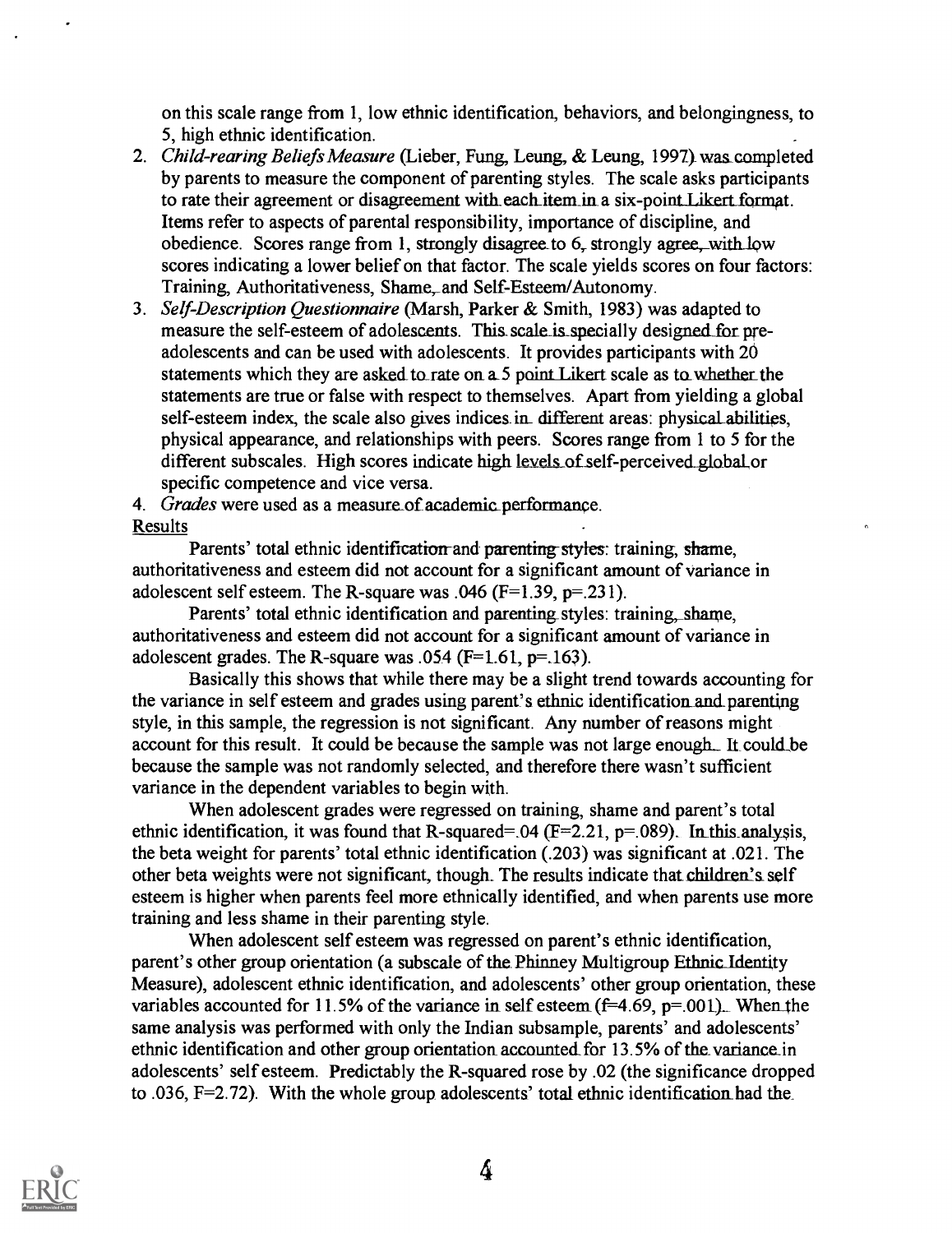highest beta weight of .264 - the only one that was significant ( $p=0.005$ ), meaning that adolescents who were more ethnically identified also had higher self esteem. The rest of the beta weights were insignificant. For the Indian subgroup only, both\_parents' ethnic identification, and children's ethnic identification carried significant beta weights (parent ethnic identification beta=.244,  $p=0.03$ ; adolescent ethnic identification beta = .256, p=.03). Again this shows that those adolescents who were themselves more ethnically identified, and those whose parents had higher ethnic identity had higher self esteem than those adolescents who were less ethnically identified themselves, and those who had parents with lower ethnic identity. In other words, this last finding corroborates an intuitive notion: those East Indian adolescents who are happy to be East Indian, try to find out their history and customs, and involve themselves in East Indian practices are more likely to feel good about themselves. Similarly those East Indian adolescents whose parents are proud to be East Indian, who spend time preserving and cherishing their "Indianness" are more likely to feel good about themselves.

The second hypothesis, that there would be significant differences between the Indian and European American families in child rearing styles was borne out in the . research with some unexpected twists. There was a significant mean difference between the two subsamples on each of the discipline styles measured. However, the East Indian group rated all the parenting philosophies significantly higher than their European American counterparts (authoritativeness: Indian M=5.04, S.D.=.56; European American  $M= 4.74$ , S.D.=.67; shame: Indian M=2.91, S.D.= 81; European American M= 2.68, S.D.=.77; training: Indian M=4.47, S.D.=.67; European American M= 4.01, S.D.=.5; esteem: Indian M=4.6, S.D.=.48; European American M= 4.18, S.D.=.67). All of the differences except shame were significant at less than .01. The difference in shame was significant at  $p=0.07$ , a clear trend.

There were no group differences on self esteem. School performance of Indians and Caucasians differed at the .017 level. Indians had an average GPA of 3.37, Caucasians of 3.14. Adolescents' other group\_orientation was not significantly different between the two groups. However parents' other group orientation was: Indian parents had a mean other group orientation of  $3.24$ , while Caucasian parents had a mean other group orientation of 3.54 ( $p$ <.01). Parents' total ethnic identification was also significantly different between the Indians ( $M=4.31$ ) and the Caucasians ( $M=3.61$ )  $(p=0.00)$ . Indian adolescents had significantly  $(p=0.000)$  higher ethnic identification  $(M=3.95)$  than their Caucasian counterparts  $(M=3.33)$ .

It was also hypothesized that European American and East Indian parents would show significantly different parenting styles. This was true for all except the shaming approach. What we had expected was that the Indian subgroup would rate shame and training higher than their European American counterparts. This was confirmed by the data. However, the hypothesis that the European American parents would report using authoritativeness and esteem more than their East-Indian counterparts was not upheld. One explanation for this might be that Indian parents and children alike are actively examining their ethnic identity, their place in a new culture and parents may be more actively thinking about their parenting techniques than their mainstream counterparts. It might indicate a bicultural approach in parenting that East-Indians adopt in their host culture.

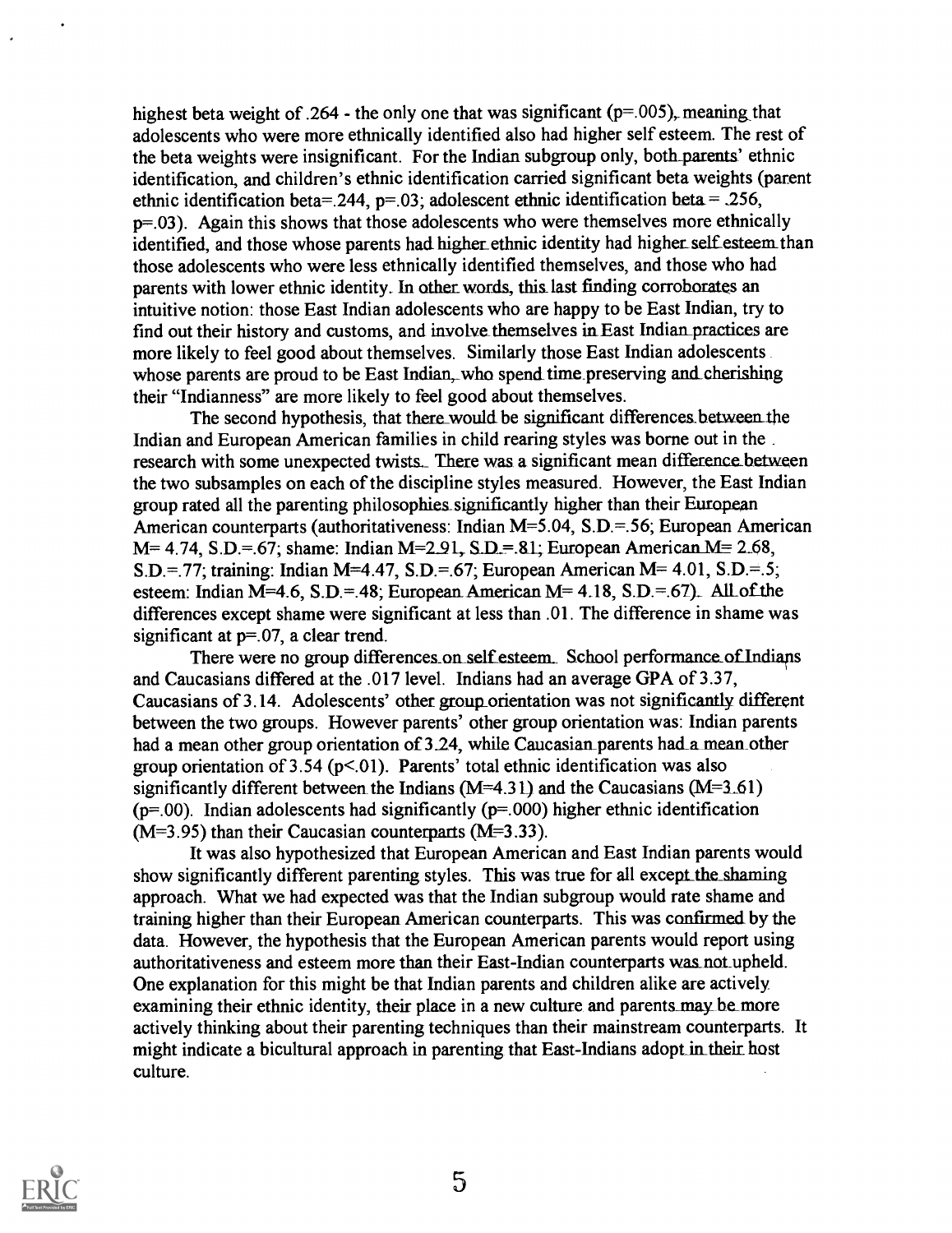The findings support current theories about the difficulties immigrant populations face in adjusting to the American lifestyle. Ethnic minority adolescents face considerable challenges in forming a sense of

identity that is compatible with their natal culture and the American mainstream, whereas their immigrant parents must also reconcile their desires to preserve their own culture while facing new cultural demands on themselves and their children. Having a good idea about your ethnic identity, and your relationship within other groups in the community, makes for better psychosocial outcomes in adolescents (both immigrant and mainstream).

It does seem that either the notion of "shame" (Chao, 1995) is either a typically. Chinese, and not necessarily Asian, concept; or that immigrants shed this\_value succumbing the very negative light in which this concept is held in the larger American culture. Based on the present study, it is not very clear which of the two is correct. Further research comparing Indian families in India with Indian Americans and Caucasians would yield more elucidating results on this subject. Training is more highly favored by Indian than by Caucasian parents and this concept is undoubtedly one on which the Asian community seems to reach a consensus.

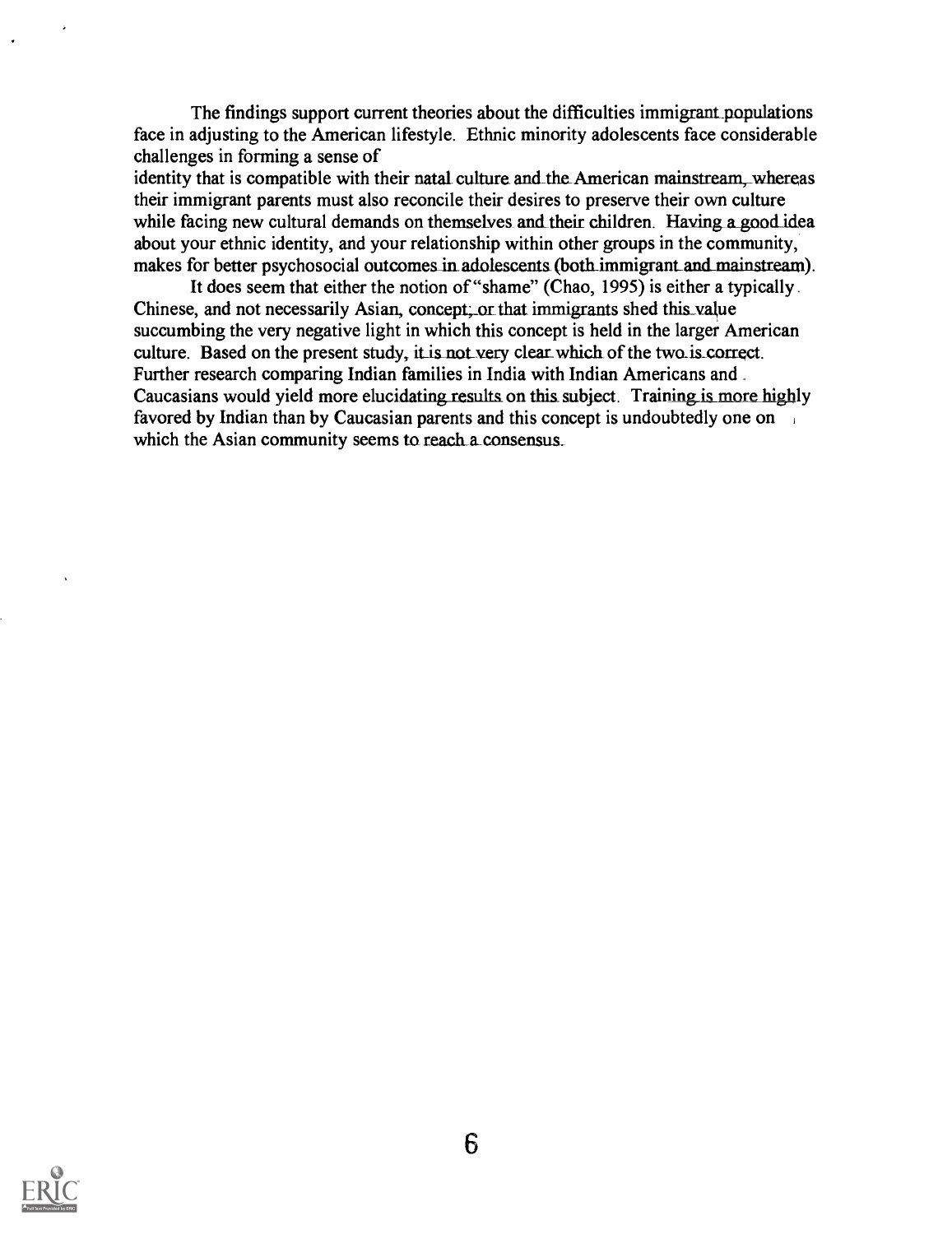References:

Baumrind, D. (1967). Child care practices anteceding three patterns of preschool behavior. Genetic Psychology Monographs, 75, 43-88.

Baumrind, D., & Black, A.E. (1967). Socialization practices associated with dimensions of competence in preschool boys and girls. Child Development, 38, 291-327.

Chao, R. (1994). Beyond parental control and authoritarian parenting style: Understanding Chinese parenting through the cultural notion of training. Child Development, 65, 1111-1119.

Dornbusch, S., Ritter, P., Leiderman, P., Roberts, D., & Fraleigh, M. (1987). The relation of parenting style to adolescent school performance. Child Development, 58, 1244-1257

Lieber, E., Fung, H., Leung, P., & Leung, K., W. (1997). Chinese child-rearing beliefs scale. Paper presented at the second conference of the Asian Association of Social Psychology, Kyoto, Japan.

Markus, H. R., & Kitayama, S. (1991). Culture and the self: Implications for cognition, emotion, and motivation. Psychological Review, 98, 224-253.

Marsh, H., Parker, J., & Smith, L. (1983). Preadolescent self-concept: Its relation to self-concept as inferred by teachers and to academic ability. British Journal of Educational Psychology, 53, 60-78.

Phinney, J. (1992). The Multigroup Ethnic Identity Measure: A new scale for use with adolescents and youth adults from diverse groups. Journal of Adolescent Research, 7, 156-176.

Phinney, J. (1996). When we talk about American ethnic groups, what do we mean? American Psychologist, 51, 918-927.

Ramisetty-Mikler, S. (1993). Asian Indian immigrants in America: Socincultural issues in counseling. Journal of Multicultural Counseling and Development, 23, 212-. 221.

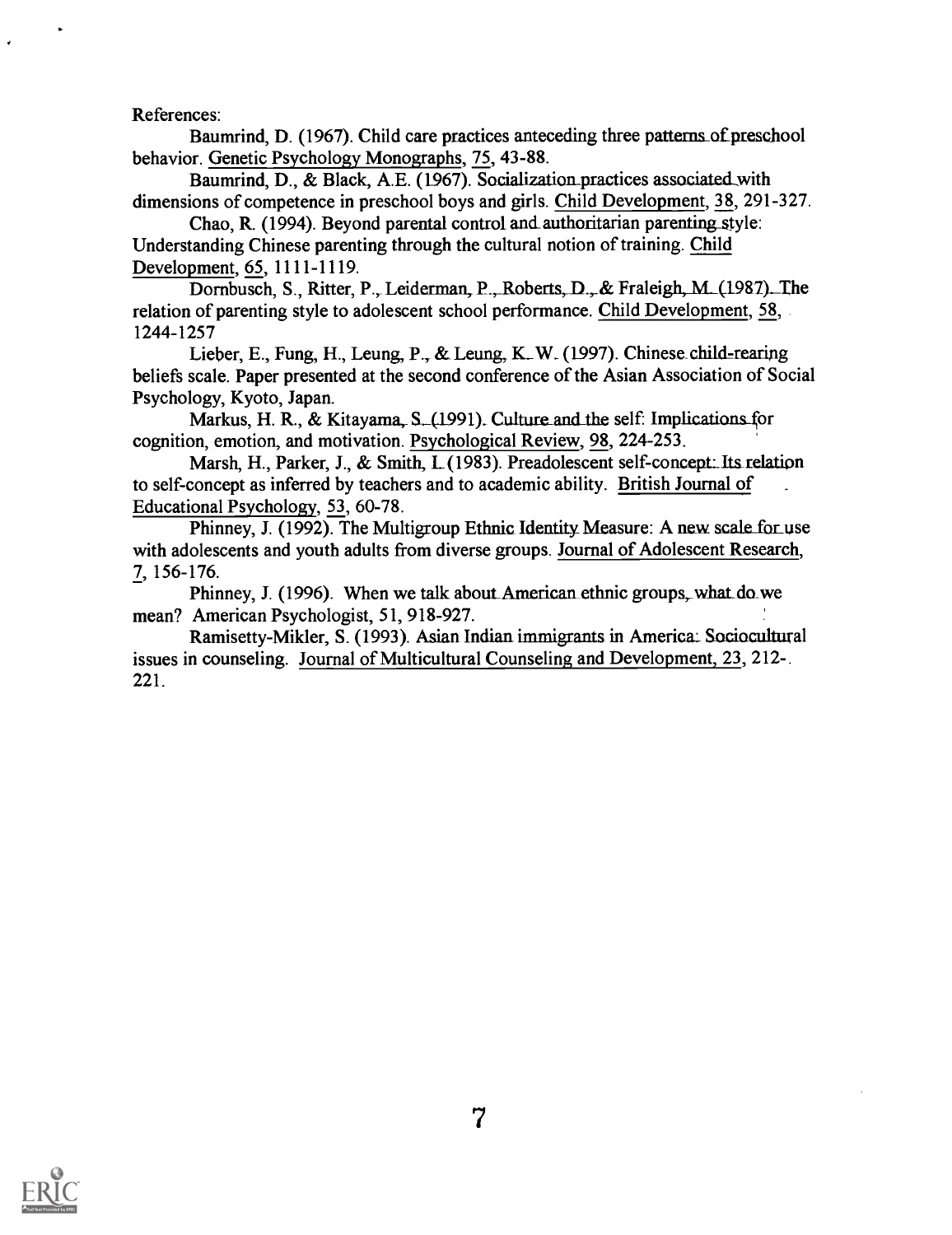|                         | OFED |  |
|-------------------------|------|--|
|                         |      |  |
|                         |      |  |
|                         |      |  |
|                         |      |  |
| <b>ED STATES OF AME</b> |      |  |

 $\mathcal{R}^{\text{max}}$ 

#### U.S. Department of Education

Office of Educational Research and Improvement (0ERI) National Library of Education (NLE) Educational Resources Information Center (ERIC)



# REPRODUCTION RELEASE

(Specific Document)

| I. DOCUMENT IDENTIFICATION:                                         |                          |
|---------------------------------------------------------------------|--------------------------|
| Title: Relations aurong ettinic identity, parenting style and       |                          |
| adoles cent psychosocial outcomes in Europear American & Fast India |                          |
| Author(s): Bakhtawar R. Bhadha                                      |                          |
| <b>Corporate Source:</b>                                            | <b>Publication Date:</b> |
|                                                                     |                          |

### II. REPRODUCTION RELEASE:

In order to disseminate as widely as possible timely and significant materials of interest to the educational community, documents announced in the monthly abstract journal of the ERIC system, Resources in Education (RIE), are usually made available to users in microfiche, reproduced paper copy, and electronic media, and sold through the ERIC Document Reproduction Service (EDRS). Credit is given to the source of each document, and, if reproduction release is granted, one of the following notices is affixed to the document.

If permission is granted to reproduce and disseminate the identified document, please CHECK ONE of the following three options and sign at the bottom of the page.

|                          | The sample sticker shown below will be<br>affixed to all Level 1 documents                                                                                    | The sample sticker shown below will be<br>affixed to all Level 2A documents                                                                                                                                                                                                                                                                                                                                                                                                                                       | The sample sticker shown below will be<br>affixed to all Level 2B documents                               |
|--------------------------|---------------------------------------------------------------------------------------------------------------------------------------------------------------|-------------------------------------------------------------------------------------------------------------------------------------------------------------------------------------------------------------------------------------------------------------------------------------------------------------------------------------------------------------------------------------------------------------------------------------------------------------------------------------------------------------------|-----------------------------------------------------------------------------------------------------------|
|                          | PERMISSION TO REPRODUCE AND<br>DISSEMINATE THIS MATERIAL HAS<br><b>BEEN GRANTED BY</b>                                                                        | PERMISSION TO REPRODUCE AND<br>DISSEMINATE THIS MATERIAL IN<br>MICROFICHE, AND IN ELECTRONIC MEDIA<br>FOR ERIC COLLECTION SUBSCRIBERS ONLY.<br>HAS BEEN GRANTED BY                                                                                                                                                                                                                                                                                                                                                | <b>PERMISSION TO REPRODUCE AND</b><br>DISSEMINATE THIS MATERIAL IN<br>MICROFICHE ONLY HAS BEEN GRANTED BY |
|                          | Sam                                                                                                                                                           |                                                                                                                                                                                                                                                                                                                                                                                                                                                                                                                   |                                                                                                           |
|                          | TO THE EDUCATIONAL RESOURCES<br><b>INFORMATION CENTER (ERIC)</b>                                                                                              | TO THE EDUCATIONAL RESOURCES<br>INFORMATION CENTER (ERIC)                                                                                                                                                                                                                                                                                                                                                                                                                                                         | <b>TO THE EDUCATIONAL RESOURCES</b><br><b>INFORMATION CENTER (ERIC)</b>                                   |
|                          |                                                                                                                                                               | 2A                                                                                                                                                                                                                                                                                                                                                                                                                                                                                                                | 2B                                                                                                        |
|                          | Level 1                                                                                                                                                       | Level 2A                                                                                                                                                                                                                                                                                                                                                                                                                                                                                                          | Level 2B                                                                                                  |
|                          |                                                                                                                                                               |                                                                                                                                                                                                                                                                                                                                                                                                                                                                                                                   |                                                                                                           |
|                          |                                                                                                                                                               |                                                                                                                                                                                                                                                                                                                                                                                                                                                                                                                   |                                                                                                           |
|                          | Check here for Level 1 release, permitting reproduction<br>and dissemination in microfiche or other ERIC archival<br>media (e.g., electronic) and paper copy. | Check here for Level 2A release, permitting reproduction<br>and dissemination in microfiche and in electronic media<br>for ERIC archival collection subscribers only                                                                                                                                                                                                                                                                                                                                              | Check here for Level 2B release, permitting<br>reproduction and dissemination in microfiche only          |
|                          |                                                                                                                                                               |                                                                                                                                                                                                                                                                                                                                                                                                                                                                                                                   |                                                                                                           |
|                          |                                                                                                                                                               | Documents will be processed as indicated provided reproduction quality permits.<br>If permission to reproduce is granted, but no box is checked, documents will be processed at Level 1.                                                                                                                                                                                                                                                                                                                          |                                                                                                           |
|                          |                                                                                                                                                               | I hereby grant to the Educational Resources Information Center (ERIC) nonexclusive permission to reproduce and disseminate this document<br>es indicated above. Reproduction from the ERIC microfiche or electronic media by persons other than ERIC employees end its system<br>contractors requires permission from the copyright holder. Exception is mede for non-profit reproduction by libraries end other service egencies<br>to satisfy information needs of educators in response to discrete inquiries. |                                                                                                           |
| Signature:               |                                                                                                                                                               | Printed Name/Position/Title:                                                                                                                                                                                                                                                                                                                                                                                                                                                                                      | tawar R. Bhadha                                                                                           |
| Sign<br>ere.-J<br>please | Organization/Address:                                                                                                                                         | Telephone:<br><b>Addres</b><br>9- 1061<br>$\Omega$                                                                                                                                                                                                                                                                                                                                                                                                                                                                | FAX:<br>Date:<br>Q                                                                                        |